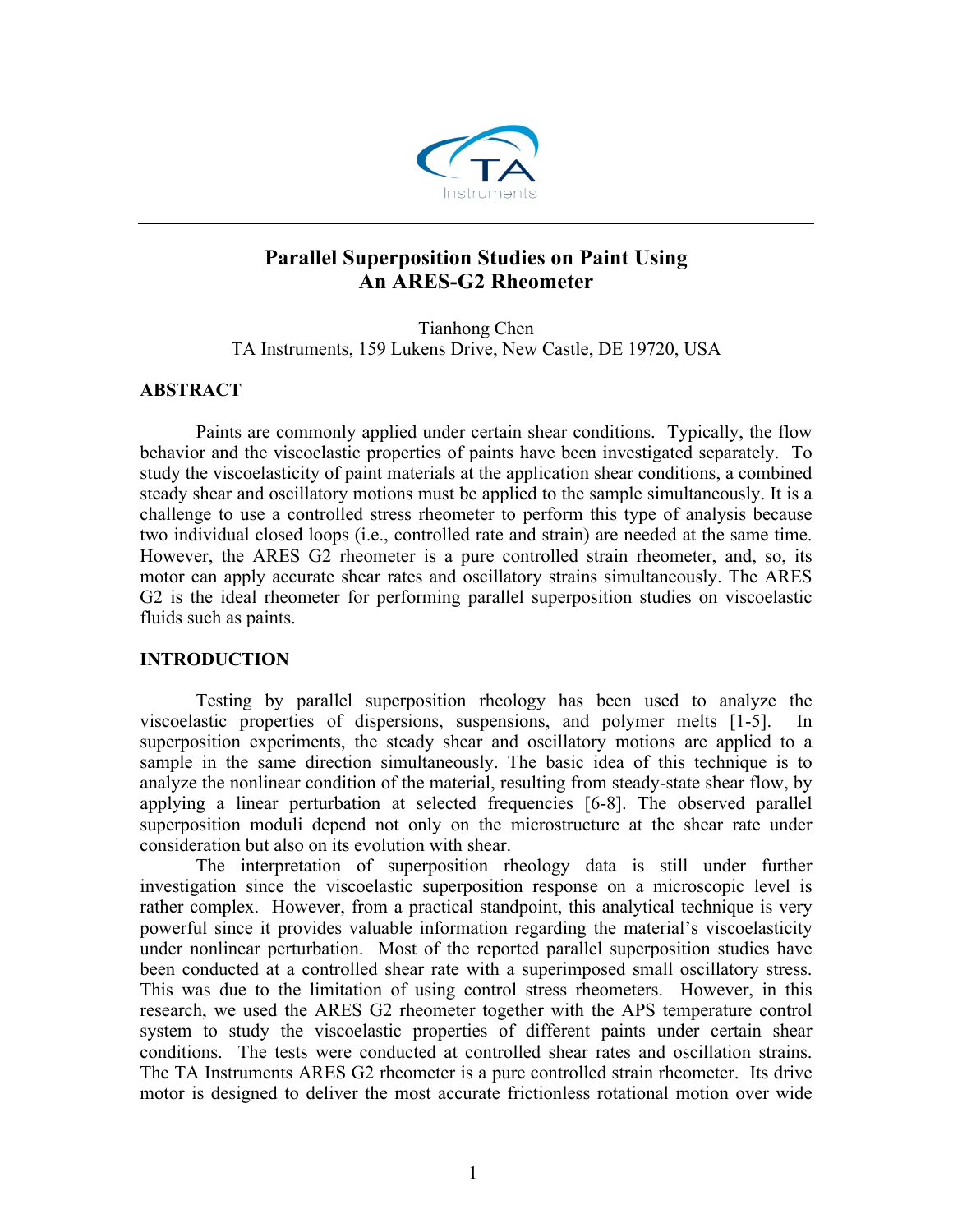ranges of angular displacements and speeds. No feedback loop is needed for controlling both the strain and shear rate. With the separate motor and transducer (SMT) design, the force/torque rebalance transducer (FRT) measures the pure torque/force signal that comes only from the sample. The Advanced Peltier System (APS) is a powerful temperature control system on the ARES G2 rheometer, which can be used in combination with coneplates, parallel plates, and Couette systems with different types of rotors.



Figure 1 Parallel superposition stress and strain parameters

In the ARES G2 superposition measurements, the total sample shear strain is defined as the sum of a steady shear component,  $\gamma_{\text{\tiny{seals}}},$  and an oscillatory component,  $\gamma_{\text{\tiny{se}}}$ :

$$
Y(t) = Y_{steady}(t) + Y_{osc}(t)
$$

If one assumes a constant shear rate for steady flow and conventional sinusoidal deformation for the oscillation, one gets the following:

$$
\Pi(t) = \Sigma_m t + \Theta \sin(\omega t)
$$

$$
\Sigma(t) = \Sigma_m + \omega \Theta \cos(\omega t)
$$

Then, the stress can be expressed as a sum of the steady state

$$
A(t) = A_m + A_{osc}(t)
$$

The steady shear stress,  $A_m$ , is independent of the oscillatory component of the deformation and is, simply,  $\Gamma(\Sigma)\Sigma$ . The oscillatory stress,  $A_{osc}$ , can be expressed in the usual fashion, so one has the following:

$$
A(t) = \Gamma(\Sigma)\Sigma + B\sin(\omega t + \delta)
$$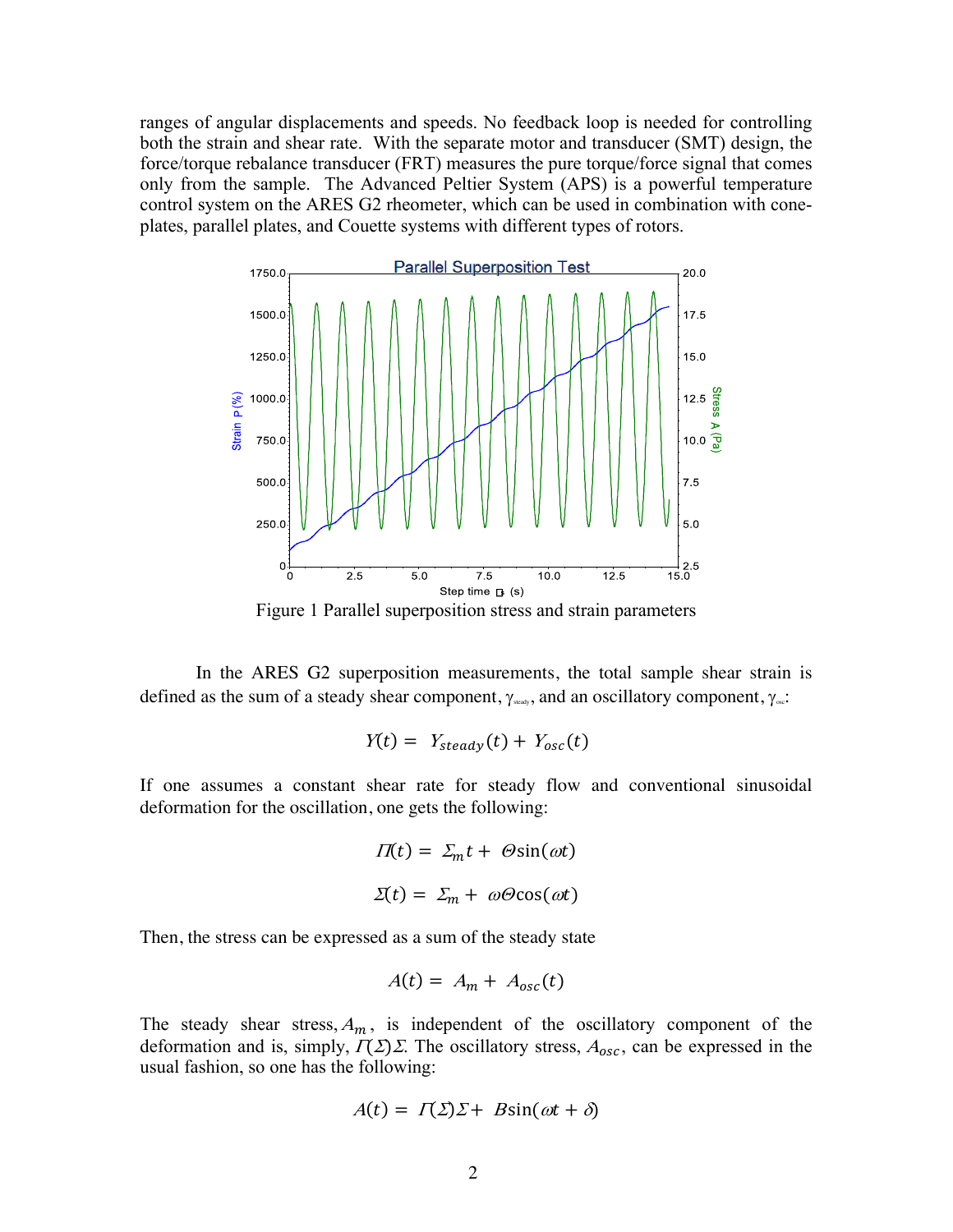The corresponding parallel complex shear modulus,  $G_{\parallel}^* = B \Theta$ , can be separated into two components, The in-phase component,  $G_{\parallel}^{\prime}$ , and the out of phase component,  $G_{\parallel}^{''}$ , with  $\delta$  being the phase angle between the oscillatory shear stress and the oscillatory shear strain:

 $G_{\parallel}' = (B \Theta) \cos(\delta)$   $G_{\parallel} = (B \Theta) \sin(\delta)$ 

### **EXPERIMENTAL**

 The parallel superposition analyses were performed using an ARES G2 rheometer with APS temperature control system and a Couette geometry with a DIN rotor. The paint samples were obtained from two different vendors. The steady flow tests were conducted under 25°C at shear rates from 0.011/s to 500 1/s. Dynamic time sweeps, strain sweeps, and frequency sweeps were performed with superimposed steady flow at different shear rates.

#### **RESULTS AND DISCUSSIONS**

Figure 2 shows the steady state flow test results on 2 paint samples. Both of these paints exhibit shear thinning behavior. Overall, the blue paint has a slightly higher viscosity than the red paint in the low shear rate region but a much higher viscosity in the high shear rate region.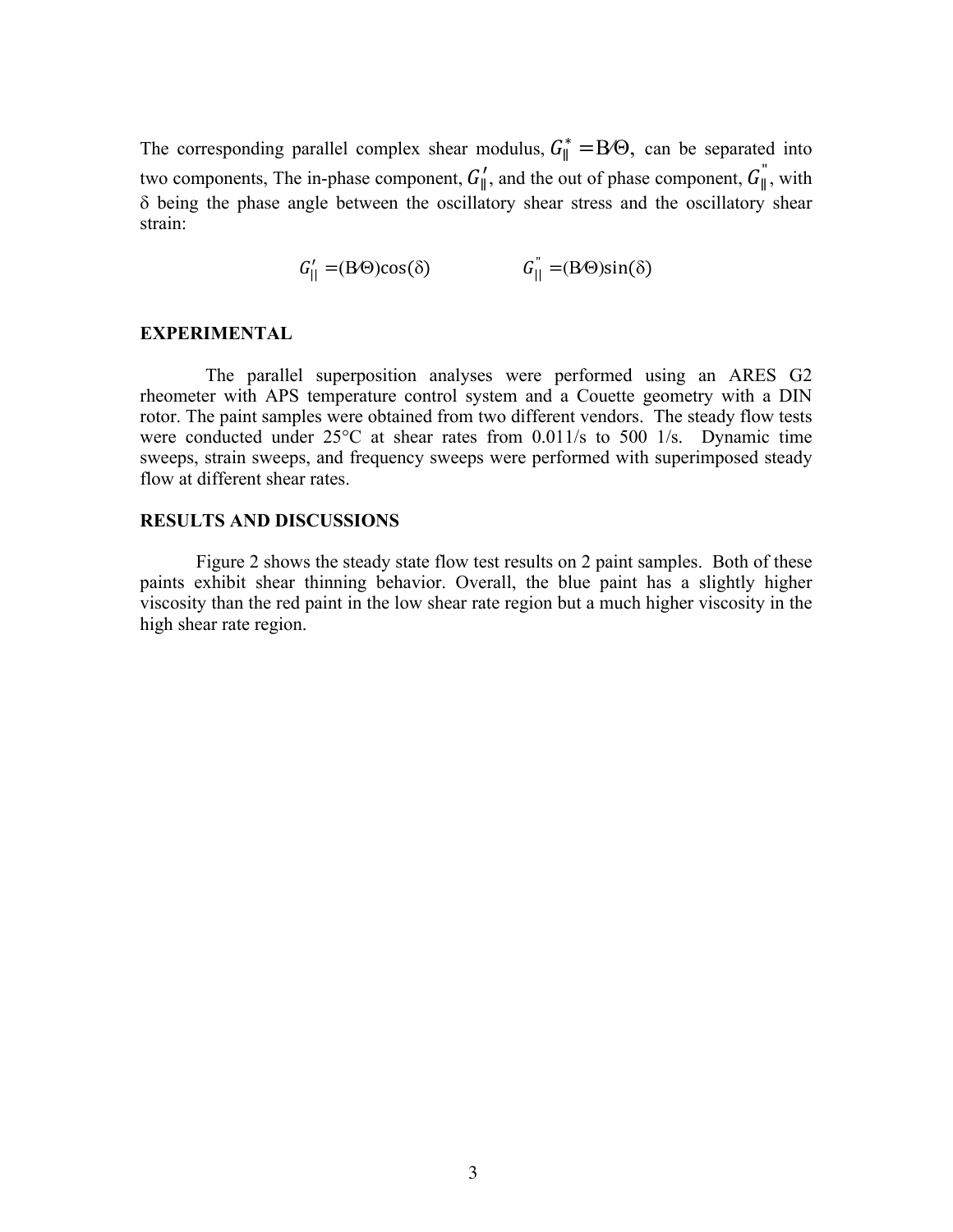

Figure 3 shows the strain sweep results of the red and blue paint. The strain sweep tests were performed at frequency of 1 Hz under no shear and also at shear rate of 1.0 1/s. Both paints exhibit a lower storage modulus, G', and a broader linear viscoelastic region when sheared at 1.0 1/s, relative to zero shear rate testing. The red paint shows a more significant decrease in its storage modulus than does the blue paint. This phenomenon can also be observed in the time sweep results. Figure 4 shows the time sweep results under different superimposed shear rates. The tests were performed at frequency of 1 Hz and with an oscillatory strain that was in the linear region of the material. With no additional steady shear, the red paint shows a higher modulus compared with the blue paint. But under shear conditions, the modulus of the red paint drops significantly with increasing shear rates. At a shear rate of 10 1/s, the G' of the red paint is about one decade lower than that of the blue paint. These test results show that even though these 2 paints exhibit similar shear viscosity under application conditions, their viscoelastic properties can be very different. The lower G' may cause the sample to lose structure, which may lead to phase separation. This parallel superposition testing allows one to investigate the elasticity and micro-structure of the materials in a sensitive way.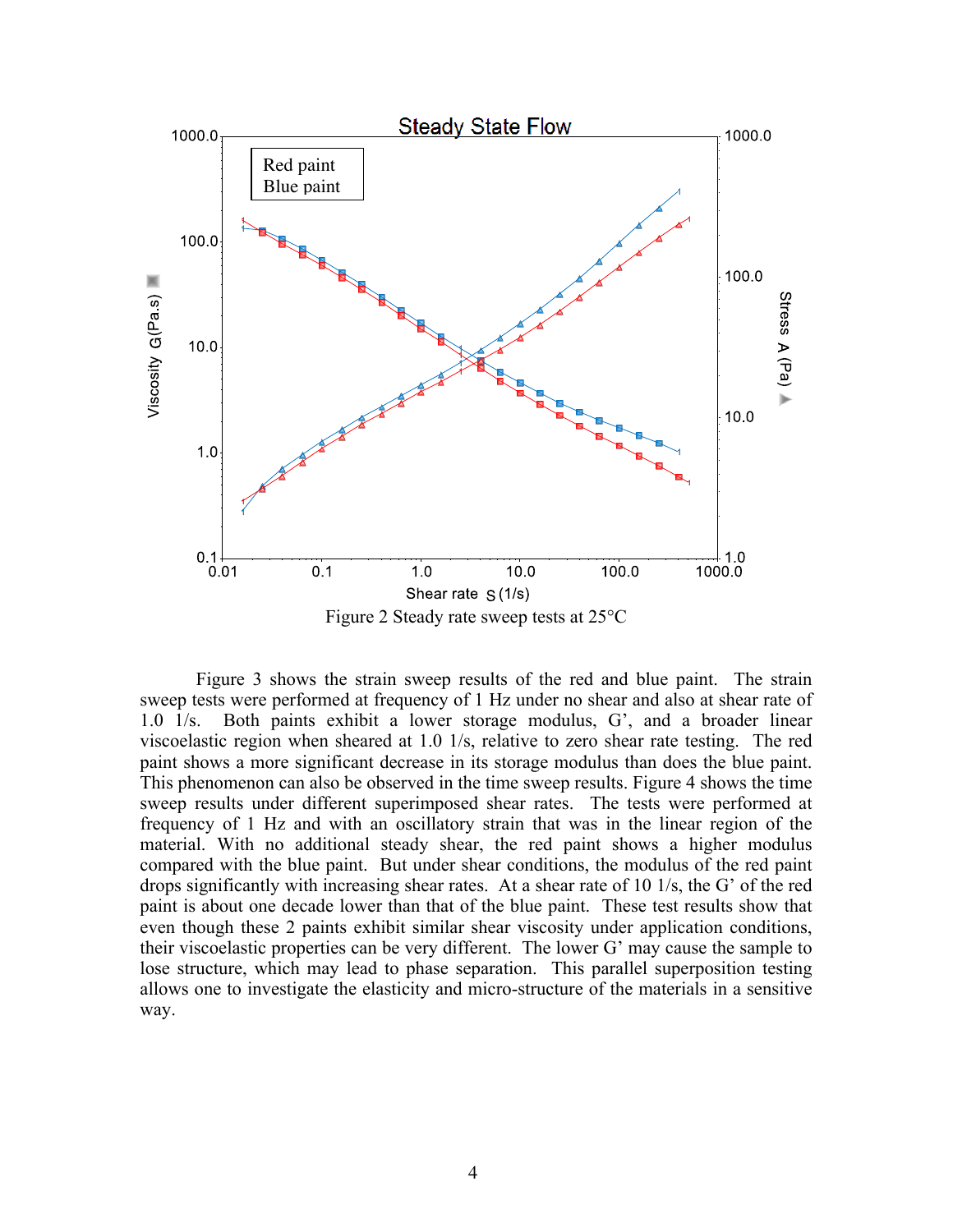

Figure 4 Dynamic time sweeps at different superimposed shear rates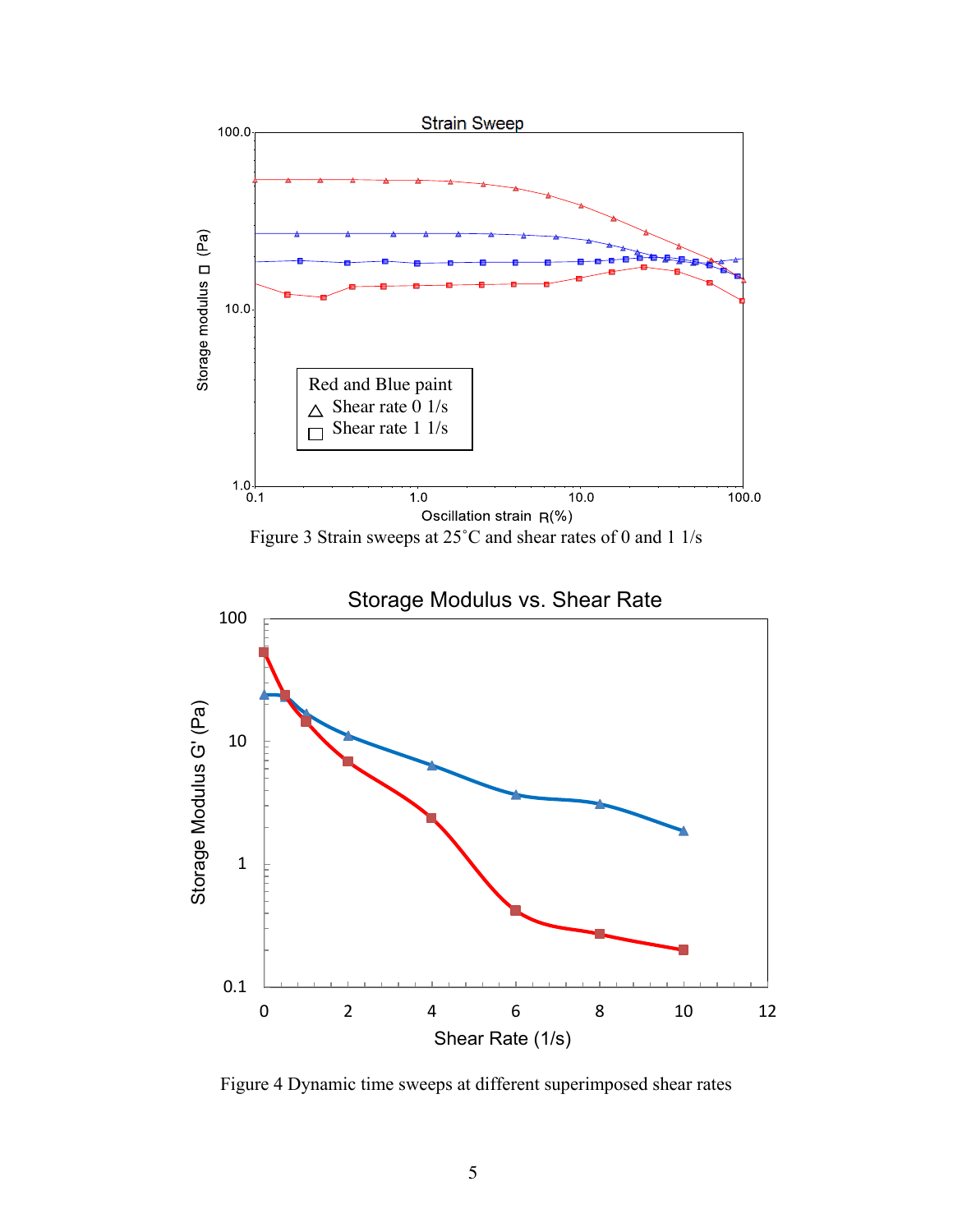Figure 5 shows the results of frequency sweeps under different shear conditions. The experiments were conducted at 25<sup>°</sup>C with an oscillatory strain that is within the linear region of the material. Without applying any steady shear to the sample, the storage modulus (G') of the red paint was higher than that of the blue paint throughout the measurement frequency range. The G' values of both paints decreased with decreasing frequency. However, under additional shear conditions, the G' of the red and blue paints show similar values at higher frequencies, but the G' of the red paint decrease more significantly at lower frequencies compared with the blue paint. The major difference in the modulus between the red and blue paints under shear is observed in the low frequency range. The G' of the red paint was below detectable levels at frequency below 2.5 rad/sec.



Figure 5 Dynamic frequency sweeps at different superimposed shear rates

## **CONCLUSIONS**

The TA Instruments ARES G2 rheometer, with Trios software, is capable of performing parallel superposition experiments. The available superimposed test modes including dynamic time sweep, strain sweep, frequency sweep and temperature ramp/sweep. Parallel superposition analysis is a powerful technique for analyzing the viscoelastic properties of materials under shear conditions. Traditional shear viscosity